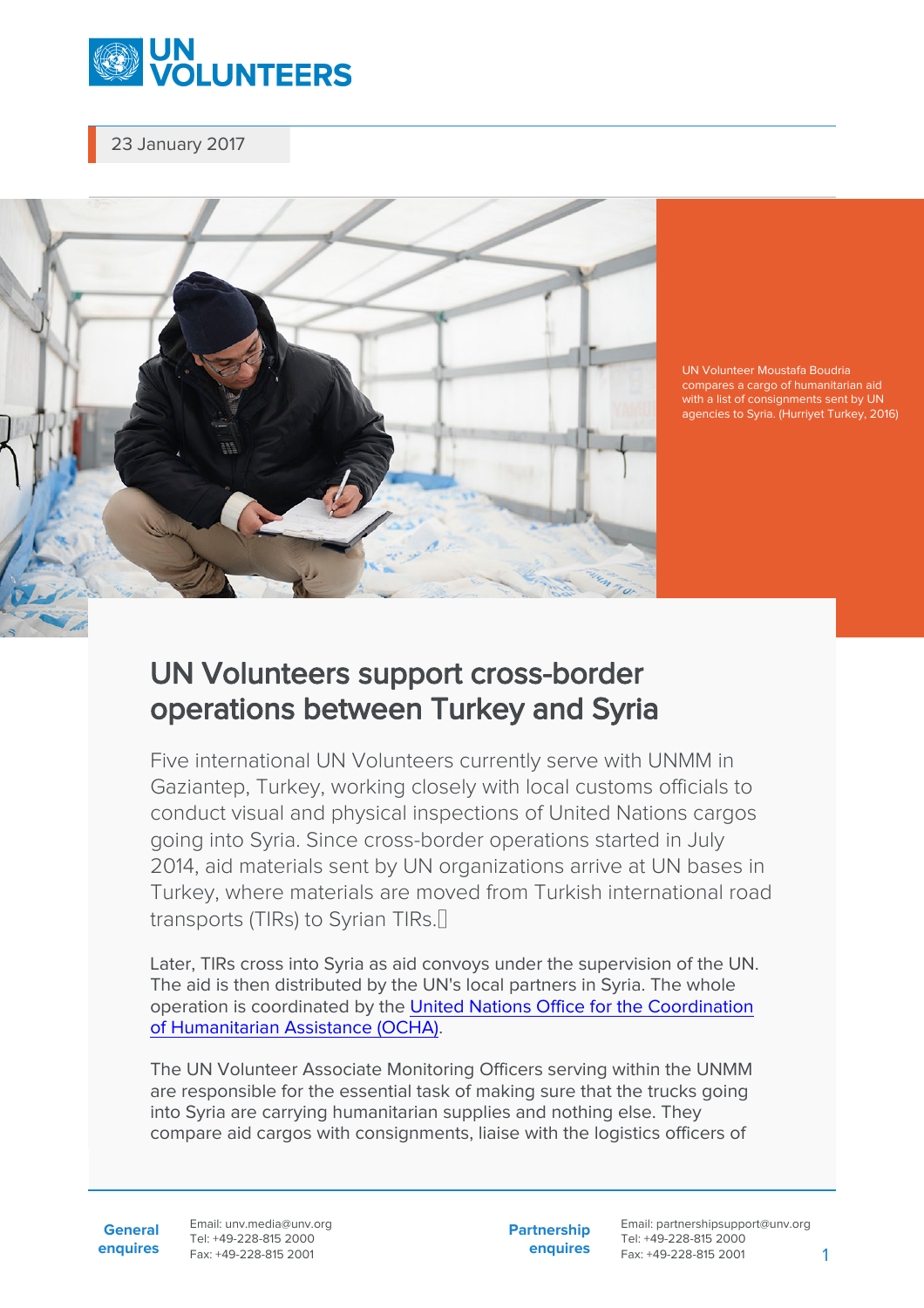

UN agencies and implementing partners, and actively seek information of United Nations-led cross-border movements.

Through the unanimous adoption of UN resolutions in 2014, 2015 and 2016, the UN Security Council authorized UN agencies and their partners to use routes across conflict lines and border crossings to deliver humanitarian assistance to people in need in Syria. A UN Monitoring Mechanism (UNMM) was established in 2014 to oversee loading of all humanitarian relief consignments of the UN humanitarian agencies and their implementing partners.

UNMM Director Jean-Luc Tonglet, who supervises the work of the UN Volunteers, explains: "Today, the scale of humanitarian suffering is greater than at any time since the Second World War. As a result of conflict and disaster, more than 130 million people around the world need humanitarian assistance to survive. Of this number, a staggering 13.5 million Syrian people are in need due to the conflict in their country.

UN Volunteers have been participating in the United Nations Monitoring Mechanism, which was established under Security Council Resolution 2165 to facilitate cross-border operations for Syria. They have been working relentlessly at the borders of Turkey and Jordan with Syria to make sure assistance is reaching people in need through the most direct routes."

UN Volunteer Moustafa Boudria (Algeria) is an interpreter by profession. He explains why he is volunteering: "Here I can see the difference between politics and the realities of humanitarian assistance. The Syrians are asking us 'Are you the ones who will solve our problems?'. Unfortunately, we do not have that capacity, but we are at least able to help in some way."

Patricia Mugenyi (Uganda) is a criminologist and has been in Turkey as a UN Volunteer since March 2016. She is in charge of supervising UNMM operations at the humanitarian base. She left her three children at home to come to Turkey: "I love my family, but I feel I have to do this for the benefit of future generations."

Veton Gorani (Kosovo) is an economist. After the war in his country was over, he started working for the United Nations. In 2014, he decided to become a UN Volunteer to support the Syria crisis from Turkey. "Syria is the hottest point of conflict in this region right now, and since I am very experienced in humanitarian aid, I thought I would be able to help."

As of 30 September 2016, a total of 10,259 trucks carrying UN assistance had crossed into Syria under Security Council Resolution 2165, including

**General**

**enquires** Fax: +49-228-815 2001 Email: unv.media@unv.org Tel: +49-228-815 2000

**Partnership enquires** Email: partnershipsupport@unv.org Tel: +49-228-815 2000 Fax: +49-228-815 2001 2